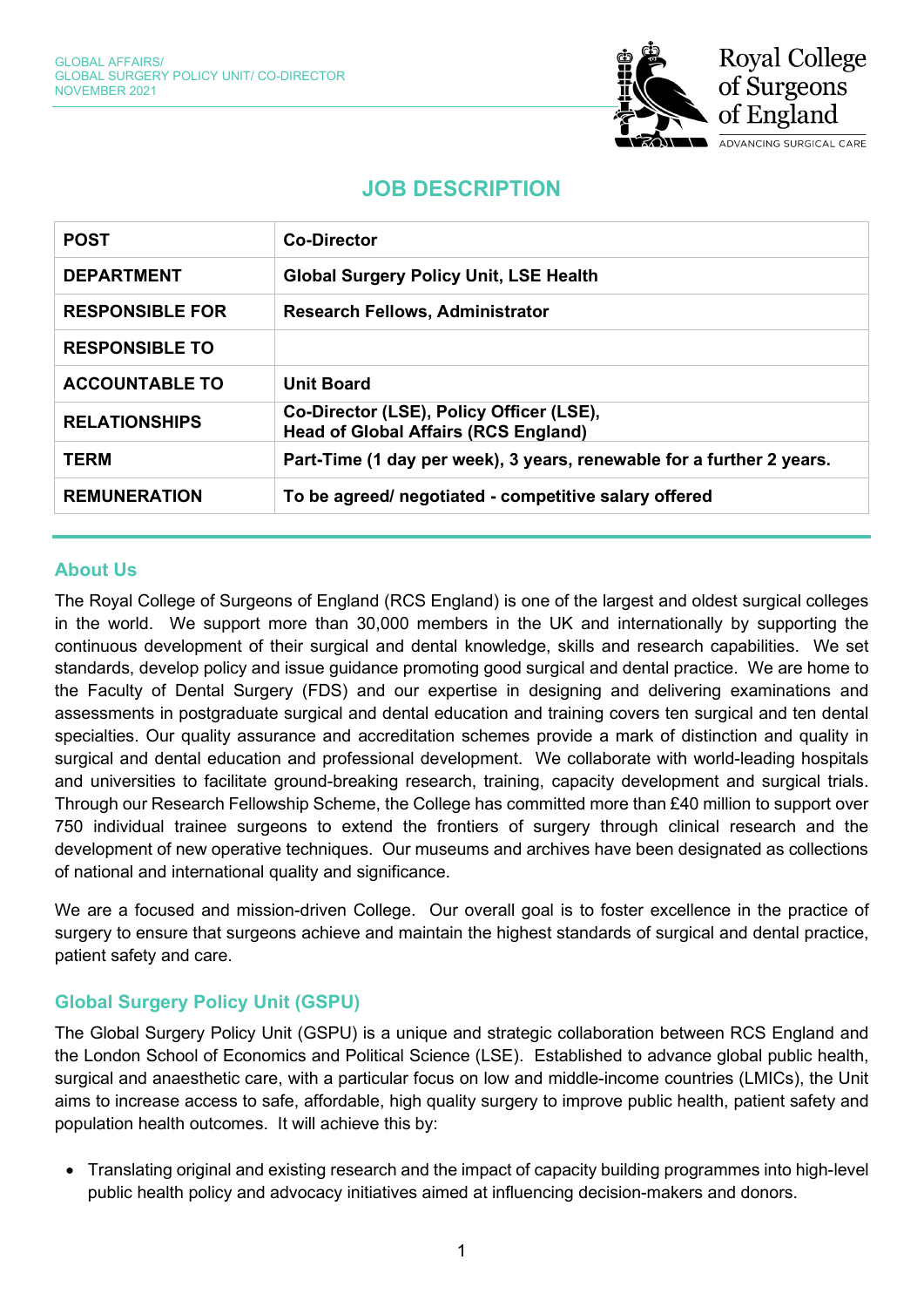

- Working with underserved communities, non-governmental organisations ('NGOs'), stakeholders and healthcare workers to empower, inform and improve understanding and practice.
- Fostering the development of global health leaders, influencers and advocates through the provision of training and mentoring in research, surgical systems strengthening, programme evaluation and health economics.
- Creating opportunities and platforms to encourage sustained exchanges of expertise between clinical experts, policymakers, patients, healthcare workers and researchers in the field of global surgery, public health and anaesthesia policy.
- Advocating for greater investment in global surgery and anaesthesia as an important driver in achieving the United Nations Sustainable Development Goals ('SDGs'); improved health outcomes and universal health coverage ('UHC').
- Adopting a multi-sectoral, multidisciplinary approach to its activities and operations by engaging a range of individuals, including academics, clinicians, politicians, lawyers, environmentalists, economists and patients at local, national and international levels.

The Unit will be hosted by the LSE within LSE Health at the Department of Health Policy.

#### **The Role**

The work and operation of the Unit will be managed by two Co-Directors, one appointed by the LSE and the other appointed by RCS England. The Co-Directors will work together to provide strategic and operational leadership for the Unit. Each Co-Director will lead on designated aspects of the Unit's work programme, but they will also work collaboratively across all areas. They will be responsible for ensuring that the outputs and commitments set out in the Unit's agreed work programme are achieved and for working with Unit partners and stakeholders to identify and shape future priorities. The Co-Director appointed by the LSE will lead on health economics, health services and outcomes research, and capacity development programmes. The Co-Director appointed by RCS England will lead on surgical research, public health policy, advocacy and engagement. They will oversee the activities of at least two Research Fellows and a part-time administrator. A Senior Management Team (SMT) comprising of the Co-Directors and two senior staff seconded by RCS England and the LSE (the Head of Global Affairs and the Senior Policy Officer respectively), will ensure additional capacity to support the programme, policy development and operational management of the Unit.

The Co-Directors will report to a high-level Board, which will be co-chaired by RCS England and the LSE. In addition, a multidisciplinary, multi-sectoral International Expert Advisory Forum (IEAF) will be established to support and inform the work and activities of the Unit. The IEAF will be managed by RCS England's Global Affairs Department.

The Co-Directors will be supported through key relationships within RCS England and the LSE. Additionally, they will also be expected to contribute to the intellectual life and wider activities of both organisations as appropriate by initiating, conducting and publishing outstanding quality and influential research, project design, development and evaluation activities.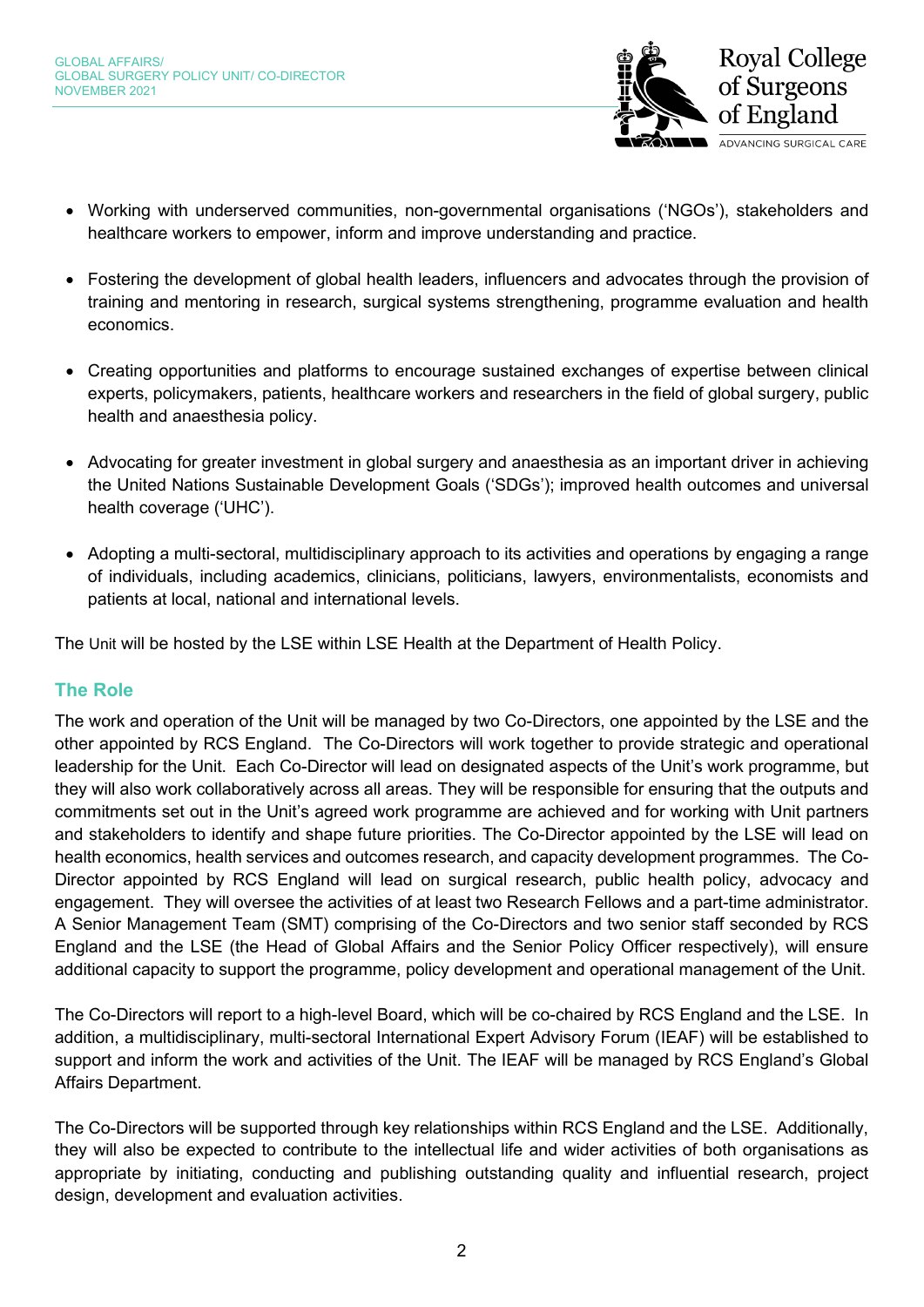

This appointment is for 3 years in the first instance, with scope for extension subject to the success of the Unit in delivering on its objectives.

The Unit will be launched in September and will be hosted by the LSE in London at LSE Health within the Department of Health Policy.



#### **Key Duties & Responsibilities**

#### **Leadership, management and direction**

*Working collaboratively with the Board, International Expert Advisory Forum (IEAF), RCS England and the LSE to set the strategic direction and priorities of the Unit. Key tasks include:*

- Developing and implementing a 5-year business plan and strategy for the Unit.
- Identifying research topics and opportunities that can be delivered in the short, medium and longer-term priority areas.
- Designing and implementing capacity building programmes and pilot schemes to test system strengthening models and the economic impact, cost/benefit and value of these interventions.
- Identifying and cultivating additional partnerships, experts, and funders to support the Unit's work and vision.
- Providing leadership and direction to the research fellows within the Unit.
- Advising and supporting the Board and IEAF.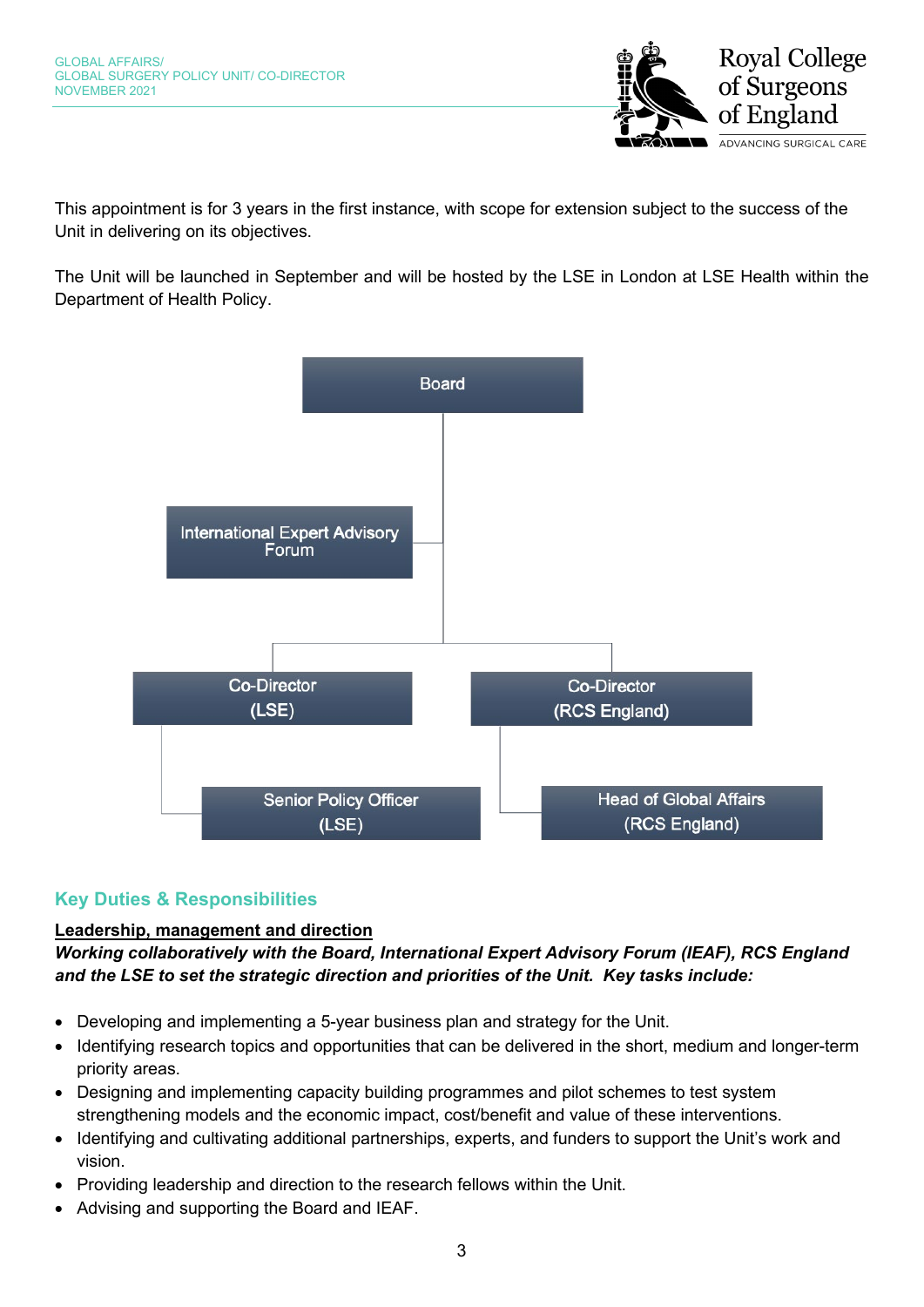

- Training and supervising the work of research assistants and research officers.
- Contributing to the development of highly engaged and productive teams, through supervision, mentoring and peer support.

#### **Research**

#### *Leading on the development and implementation of research that will inform and shape effective public health policy, advocacy and decision-making in the field of global surgery and anaesthesia. Key tasks include:*

- Developing and implementing a coherent research strategy and annual work plan that results in national and international recognition and prominence.
- Guiding, planning and producing policy-relevant research outputs for the Unit as described in the research strategy and annual work plan, including working with Unit partners to identify investigative priorities and research focus areas.
- Conduct substantive and original research in areas relevant to informing global surgical and anaesthesia-related public health policy, working in collaboration with the College, its international membership, partners and global surgery advisor network.
- Leading research projects which may involve co-ordinating the work of others.
- Planning and directing significant international research activities and programmes into complex problems, ideas, concepts, or theories and applying appropriate methodologies.
- Establishing and leading a team of research fellows, part-time administrator, and several seconded College fellows, drawing upon research opportunities and wider partner networks.
- Leading and/or contributing to peer reviewed funding bids for research programmes and achieving success in attracting such funding, including securing grants to extend and broaden the activities of the Unit.
- Publishing research outputs of outstanding quality in top academic journals, and where appropriate, other non-academic publications and resources.

### **Capacity development & surgical systems strengthening**

#### *Contributing to the design, development and impact evaluation of high quality, innovative capacity development programmes aimed at improving access to safe surgical, obstetric and anaesthesia care in LMICs. Key tasks include to:*

- Working with RCS England's Global Affairs Department to scope, design and develop high quality, impactful multi-country and multi-stakeholder capacity building programmes in collaboration with its members, country advisors and partners.
- Ensuring that gender equality and social inclusion are mainstreamed throughout the capacity development and surgical systems strengthening process.
- Leading and coordinating the impact evaluation of these programmatic interventions conducting economic impact assessments and cost/benefit analyses as part of the Unit's policy development and influencing agenda.
- Producing or coordinating the production of country monitoring reports and undertaking other comparative analyses to inform policy within the global surgery and anaesthesia space.
- Ensuring that the Unit's research outputs inform and shape the development of RCS England-led surgical systems strengthening and capacity development initiatives.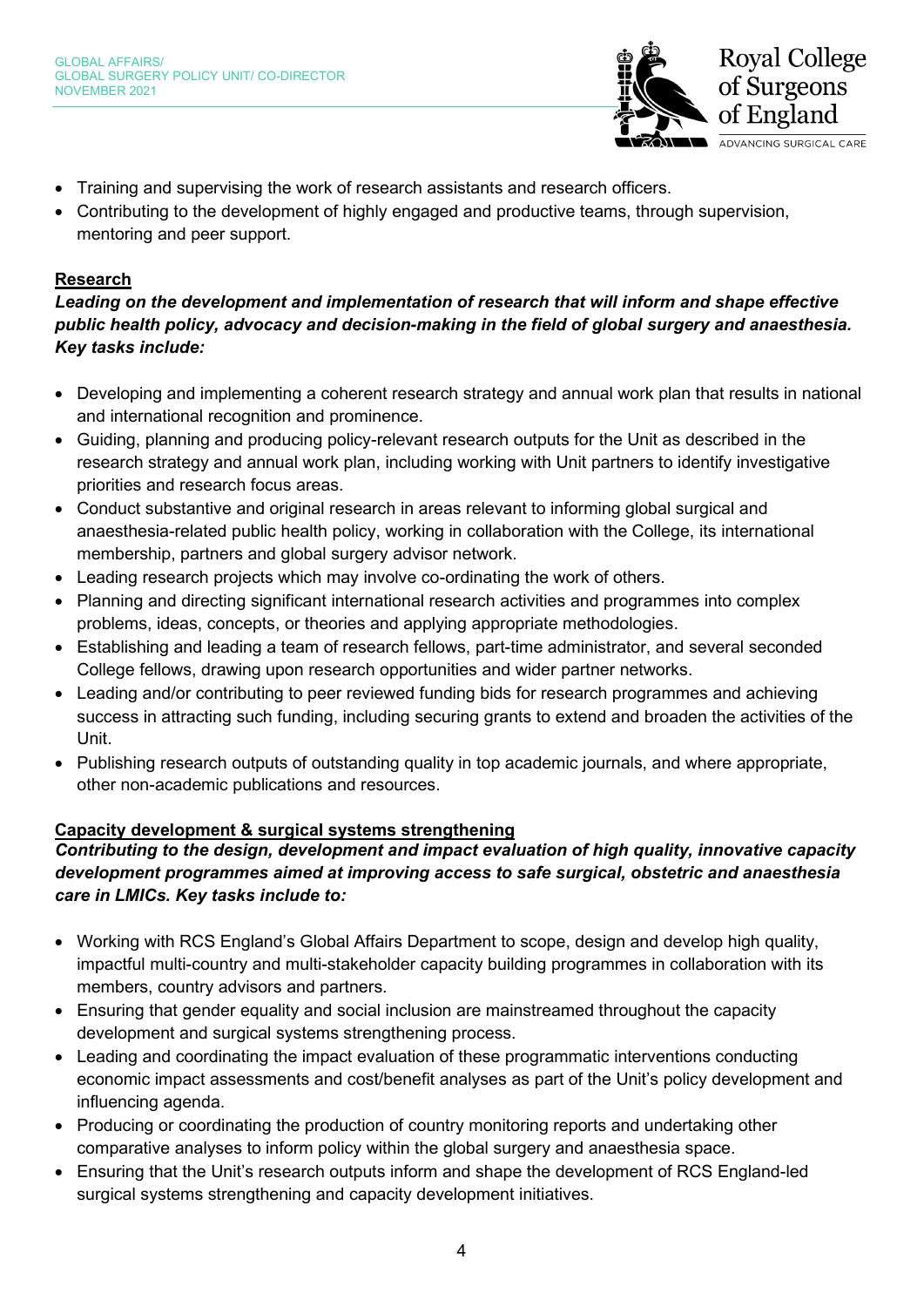

- Developing or coordinating the development of grant, fundraising and tender proposals from donors.
- Leading and/or coordinating the publication of programme findings, impact and outputs in top academic journals, and where appropriate, other non-academic publications and resources.
- Publishing work of outstanding quality and significance to the discipline in top quality and well recognised international peer-reviewed outlets, including publications relevant to global surgery policy areas.

#### **Policy, influence, knowledge exchange & impact**

*Develop, lead and implement a range of influencing strategies, policy campaigns and awarenessraising initiatives aimed at engaging key decision-makers, stakeholders and donors. Key tasks include:*

- Leading the development of policy briefings, dialogues, workshops, conferences, and other events/outputs/activities that facilitate knowledge exchange and policy impact.
- Evidencing research and programmatic leadership and expertise through advising or participating in national, regional and international multi-lateral forums, committees and sectors.
- Actively developing strategies to ensure that research and programme outputs have demonstrable impact and inform the public debate.
- Ensuring that research and programme impact and engagement with wider audiences is at the heart of the Unit's strategy.
- Developing and maintaining a network of global public health, surgery and anaesthesia policy, research and programme experts, practitioners and advocates.
- Identifying and engaging with key global public health, surgical and anaesthesia policy stakeholders e.g. research groups, policymakers, think tanks.
- Designing and delivering executive leadership modules in health policy and economics relating to global surgery and anaesthesia.

## **Specific Duties**

This role will require the post holder to:

- Work flexibly, including some unsocial hours, as required and reflected by the need to work internationally and across time zones or to accommodate local practices.
- Undertake some UK and international travel as required.
- Contribute to strategic deliberations and decisions at institutional level, e.g. through membership of LSE and/or RCS England committees.
- Supervise Masters' and/or PhD students.
- Deliver services effectively. A degree of flexibility is needed, and the post holder may be required to perform work not specifically referred to above, but which may arise due to contractual obligations imposed by external funding agencies and with the agreement of the grant-holder, Principal Investigator, Centre/Institute Director and/or Head of Department at the LSE and/or RCS England, in accordance with established line management arrangements and commensurate with the role.
- Attend and participate in LSE and/or RCS England meetings and contribute towards the intellectual life of both organisations.
- Contribute to the development of individuals, through mentoring of junior research and project staff.
- Minimise the environmental impact in the performance of the role, and actively contribute to the delivery of the sustainability policies and strategies of the LSE and RCS England.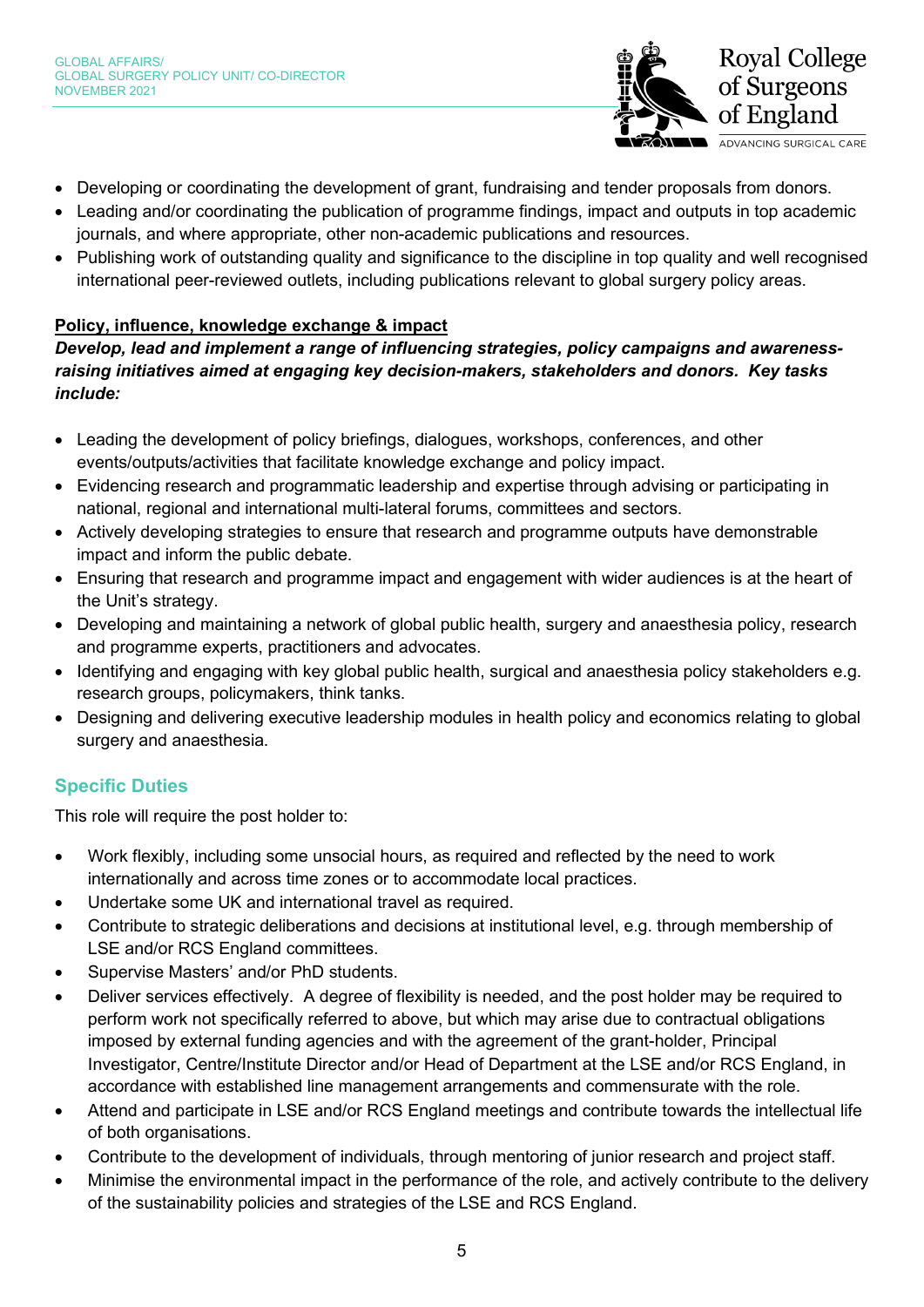

• Uphold the commitment of both organisations to equality, diversity and inclusion, treating all people with dignity and respect and ensuring that no one is treated less favourably because of their role at the LSE and/or RCS England, age, sex, disability, gender identity, race, religion or belief, sexual orientation, marriage and civil partnership, pregnancy and maternity, or social and economic background.

**This job description will be subject to review in the light of changing circumstances and may include other duties and responsibilities as may be determined. It is not intended to be rigid or inflexible but should be regarded as providing guidelines within which the individual works.**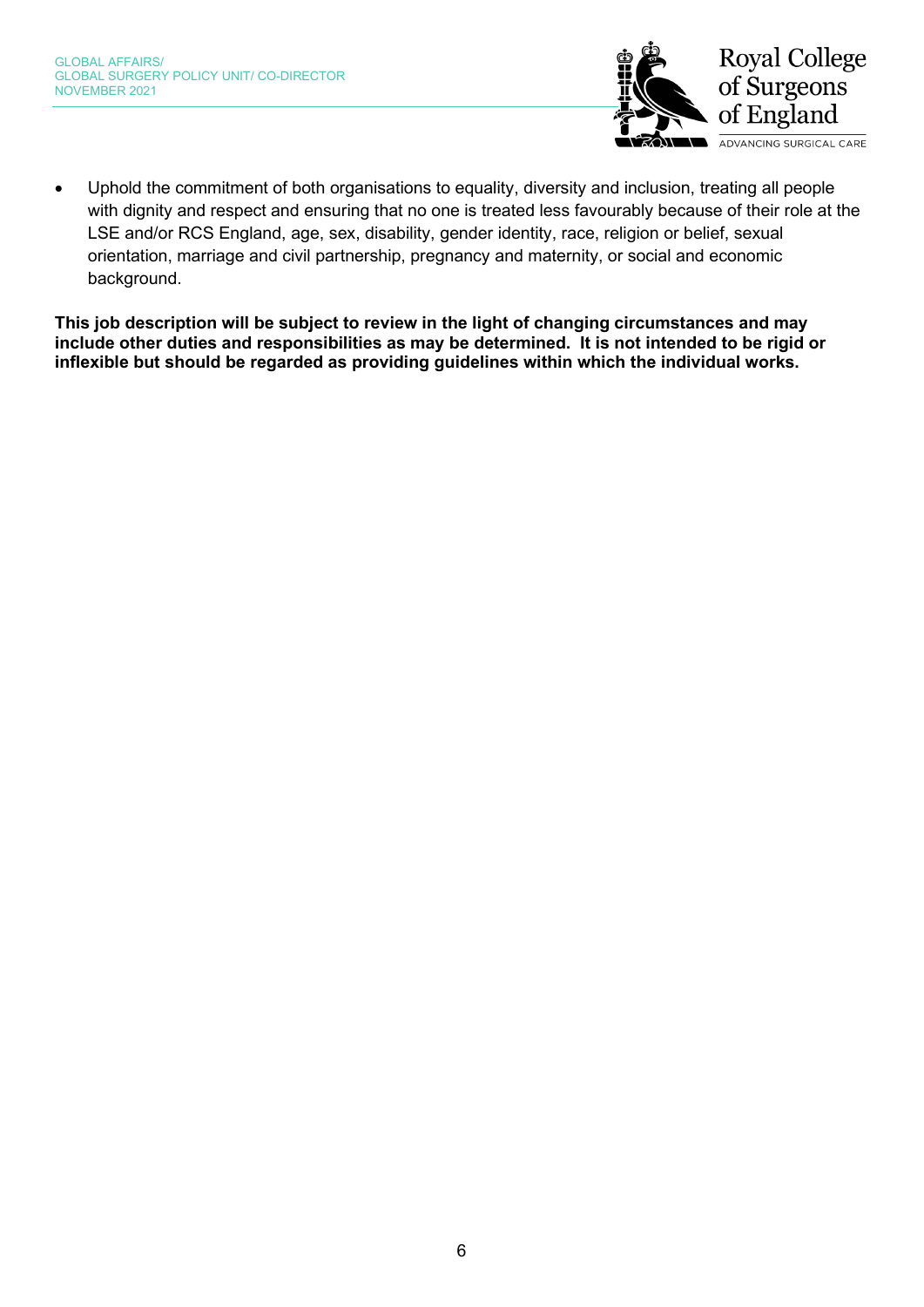

# **PERSON SPECIFICATION**

| <b>POST</b>                                                                                                                                                           | <b>Co-Director</b>                                                                                                                                                                       |              |   |
|-----------------------------------------------------------------------------------------------------------------------------------------------------------------------|------------------------------------------------------------------------------------------------------------------------------------------------------------------------------------------|--------------|---|
| <b>DEPARTMENT</b>                                                                                                                                                     | <b>Global Surgery Policy Unit, LSE Health</b>                                                                                                                                            |              |   |
| <b>RESPONSIBLE FOR</b>                                                                                                                                                | <b>Research Fellows, Administrator</b>                                                                                                                                                   |              |   |
| <b>RESPONSIBLE TO</b>                                                                                                                                                 |                                                                                                                                                                                          |              |   |
| <b>ACCOUNTABLE TO</b>                                                                                                                                                 | <b>Unit Board</b>                                                                                                                                                                        |              |   |
| <b>RELATIONSHIPS</b>                                                                                                                                                  | Co-Director (LSE), Policy Officer (LSE),<br><b>Head of Global Affairs (RCS England)</b>                                                                                                  |              |   |
|                                                                                                                                                                       |                                                                                                                                                                                          |              |   |
| <b>Qualifications, Knowledge &amp; Experience</b>                                                                                                                     |                                                                                                                                                                                          | Е            | D |
|                                                                                                                                                                       | Expertise and research interests in health systems research, strengthening and public health<br>policy with a particular focus on global surgery and anaesthesia.                        | ✓            |   |
| global surgery.                                                                                                                                                       | Experience of developing, coordinating and implementing complex multi-stakeholder capacity<br>development projects and programmes with a particular focus on global public health and/or | ✓            |   |
| public health policy or a related discipline.                                                                                                                         | A Masters' degree or equivalent experience in health systems research, strengthening, global                                                                                             |              |   |
| A track record or trajectory of internationally excellent publications.                                                                                               |                                                                                                                                                                                          | $\checkmark$ |   |
| Proven ability, as evidenced by existing publications, or potential to publish in top journals.                                                                       |                                                                                                                                                                                          |              | ✓ |
| Ability to develop and carry forward a coherent research project strategy for a small research<br>Unit.                                                               |                                                                                                                                                                                          | ✓            |   |
| and partners.                                                                                                                                                         | Ability to produce research outputs developed in collaboration with several research centres                                                                                             |              | ✓ |
| Ability to establish an international reputation in health systems research/ strengthening,<br>global public health policy with a particular focus on global surgery. |                                                                                                                                                                                          | ✓            |   |
|                                                                                                                                                                       | Ability to write policy briefs, country monitoring reports and related policy relevant outputs.                                                                                          | ✓            |   |
| Ability to undertake research that has impact and ability to engage in knowledge exchange                                                                             |                                                                                                                                                                                          | ✓            |   |
|                                                                                                                                                                       | Evidence of innovation or creativity in research, policy and advocacy.                                                                                                                   | ✓            |   |
| institutions, major donors and private foundations.                                                                                                                   | Experience in attracting funding from Research Councils, government bodies, international                                                                                                | ✓            |   |
|                                                                                                                                                                       | Record of publications with a focus on global surgery policy and advocacy.                                                                                                               | ✓            |   |
|                                                                                                                                                                       | Experience in research/trials combining clinical and cost effectiveness analyses.                                                                                                        | ✓            |   |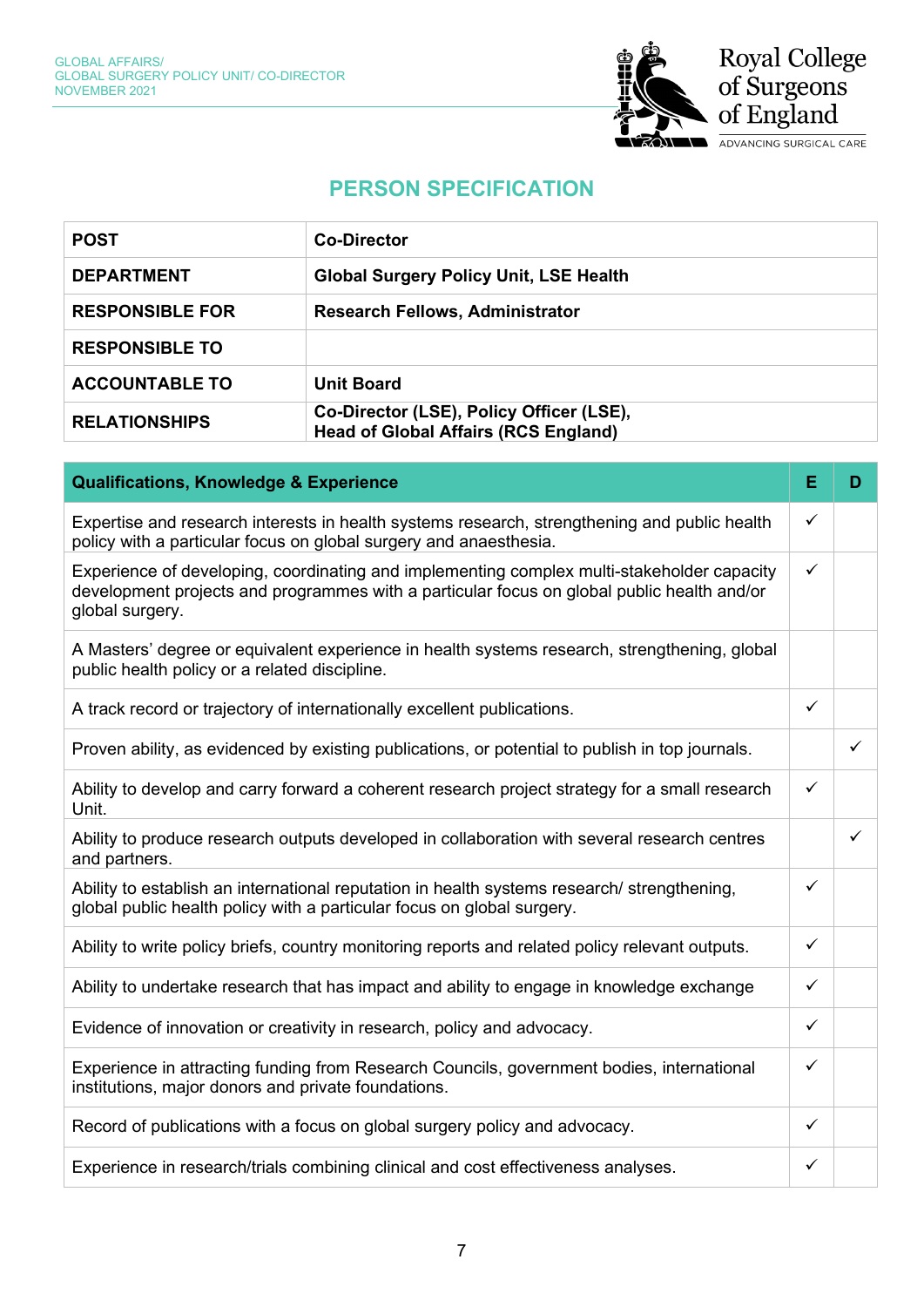

Royal College<br>of Surgeons<br>of England

ADVANCING SURGICAL CARE

| <b>Leadership &amp; Wider Engagement</b>                                                                                                                                           |              |  |
|------------------------------------------------------------------------------------------------------------------------------------------------------------------------------------|--------------|--|
| A commitment to work as part of a team and develop an effective working dynamic within the<br>Unit and foster collegial relationships within the wider research centre and School. | ✓            |  |
| Excellent written and oral communication skills, including an ability to place one's specialist<br>work within a broader social science context.                                   |              |  |
| Experience leading small projects that may involve the co-ordination of others.                                                                                                    | $\checkmark$ |  |
| Experience in training and supervising the work of junior researchers.                                                                                                             | ✓            |  |
| Experience leading or developing research and policy/ advocacy-oriented workshops,<br>seminars and events.                                                                         | $\checkmark$ |  |
| Experience of developing and sustaining networks with research partners, policymakers,<br>international institutions, and other collaborators                                      | ✓            |  |
| Experience of developing and implementing influential advocacy campaigns.                                                                                                          | ✓            |  |

| <b>Skills &amp; Abilities</b>                                                                                                                                                                                                          |   | D |
|----------------------------------------------------------------------------------------------------------------------------------------------------------------------------------------------------------------------------------------|---|---|
| Ability to think creatively and make strategic decisions.                                                                                                                                                                              | ✓ |   |
| Ability to work on own initiative and within a busy team environment.                                                                                                                                                                  | ✓ |   |
| Excellent organisational, administrative and project management skills with an ability to multi-<br>task, delegate and prioritise a busy workload and schedule to meet competing or demanding<br>deadlines.                            | ✓ |   |
| Experience of developing, coordinating and implementing multiple multi-stakeholder projects<br>and programmes.                                                                                                                         | ✓ |   |
| Excellent interpersonal skills, including the ability to influence and persuade individuals at all<br>levels.                                                                                                                          | ✓ |   |
| Excellent communication skills, including the ability to clearly and confidently articulate<br>complex / technical concepts and to identify, summarise and convey the critical points of an<br>argument to stakeholders at all levels. | ✓ |   |
| Excellent IT skills with the ability to use all Microsoft Office packages, Adobe Acrobat to an<br>advanced level, web based databases and maintaining and updating web pages.                                                          | ✓ |   |
| A good standard of numeracy, including estimating, financial budgeting, using percentages<br>and working with data                                                                                                                     | ✓ |   |
| A confident computer user, including word processing, spreadsheets and use of project<br>planning software.                                                                                                                            | ✓ |   |
| Strong analytical skills, with experience of using data and evidence to solve problems.                                                                                                                                                | ✓ |   |